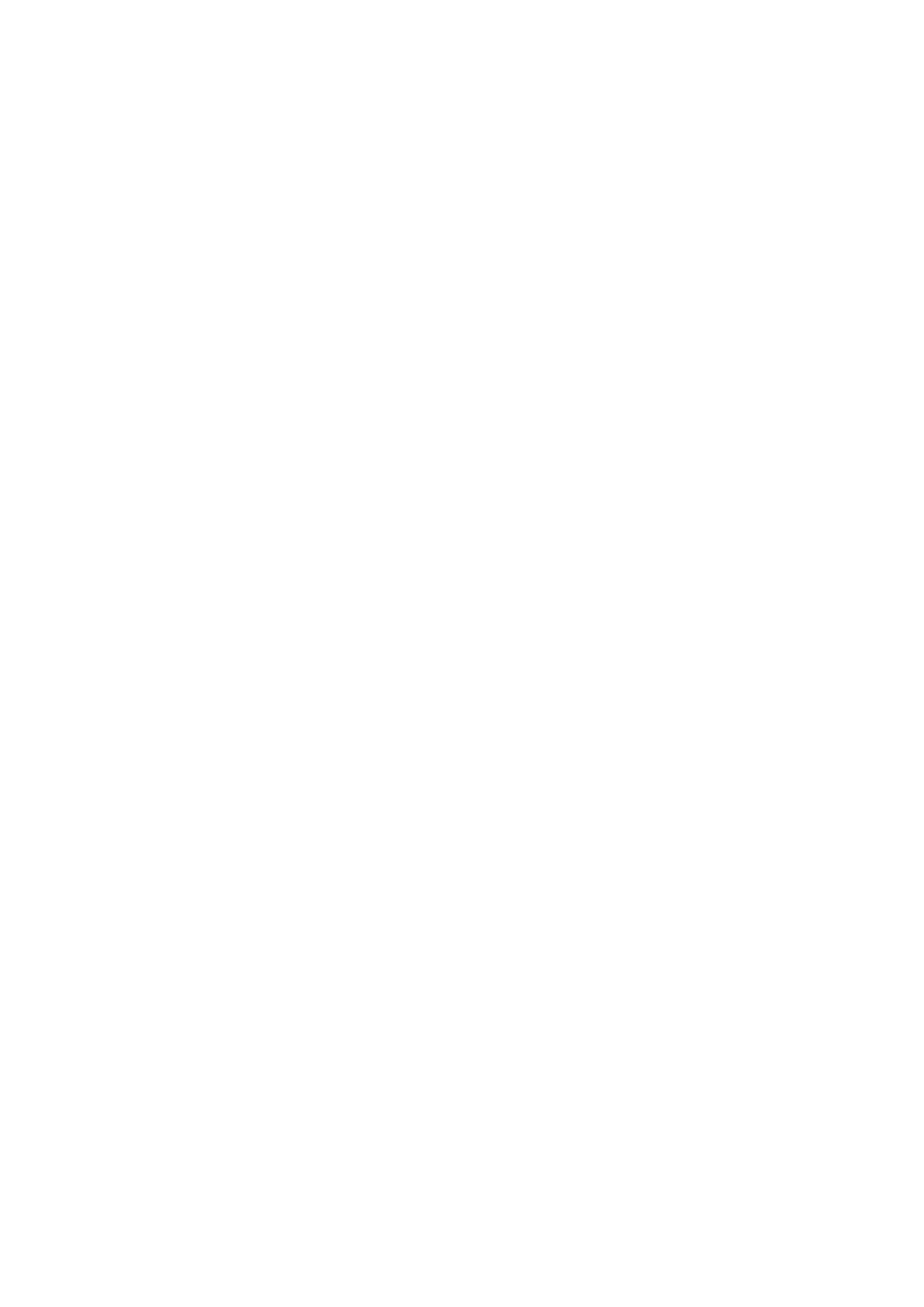# **Social Security (Terminal Illness) Bill**

## [AS INTRODUCED]

## **CONTENTS**

- 1. Special rules to apply where death expected within 12 months
- 2. Consequential provision
- 3. Commencement and short title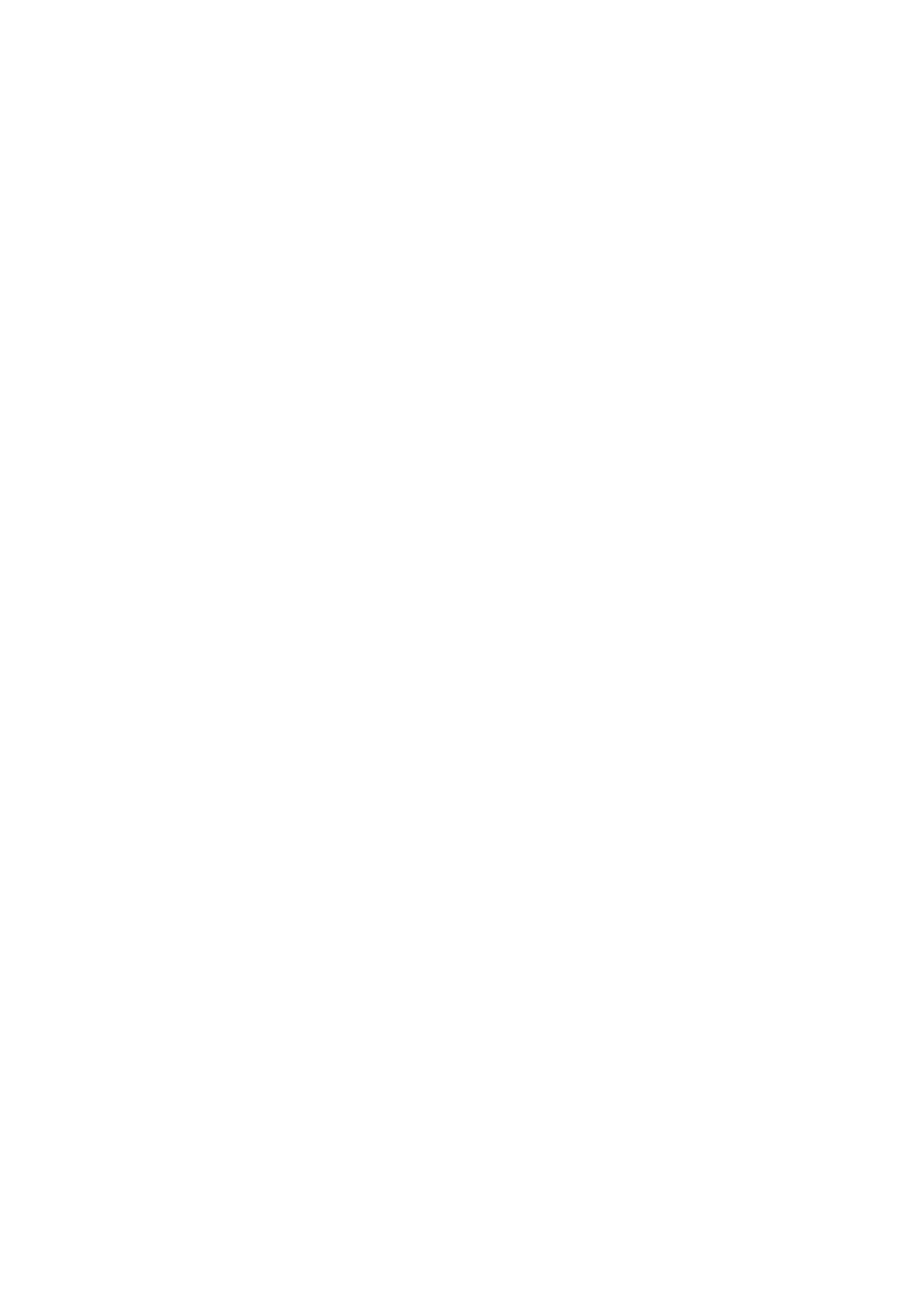#### A

## **BILL**

#### TO

Provide that special social security rules which apply where life expectancy is 6 months or less are instead to apply where life expectancy is 12 months or less.

E IT ENACTED by being passed by the Northern Ireland Assembly and assented to by Her Majesty as follows:

#### **Special rules to apply where death expected within 12 months**

<span id="page-4-2"></span><span id="page-4-1"></span>**1.**—(1) In the provisions listed in subsection [\(2\)](#page-4-0) (provisions related to special rules which apply where death can reasonably be expected within 6 months), for "6" substitute "12".

(2) The provisions are— 5

15

20

- <span id="page-4-0"></span>(a) section  $66(2)(a)$  of the 1992 Act (attendance allowance and, by virtue of sections 72(5) and 73(12), also disability living allowance),
- (b) Article 87(4) of the Welfare Reform (Northern Ireland) Order 2015 (personal independence payment),

(c) the definition of "terminally ill" in each of the following— 10

- (i) regulation 2(1) of the Employment and Support Allowance Regulations (Northern Ireland) 2008,
- (ii) regulation 2(1) of the Universal Credit Regulations (Northern Ireland) 2016,
- (iii) regulation 2 of the Employment and Support Allowance Regulations (Northern Ireland) 2016, and
	- (iv) regulation 2(1) of the Universal Credit, Personal Independence Payment, Jobseeker's Allowance and Employment and Support Allowance (Decisions and Appeals) Regulations (Northern Ireland) 2016, and
	- (d) the second sentence of section 30B(4) of the 1992 Act (incapacity benefit etc).

1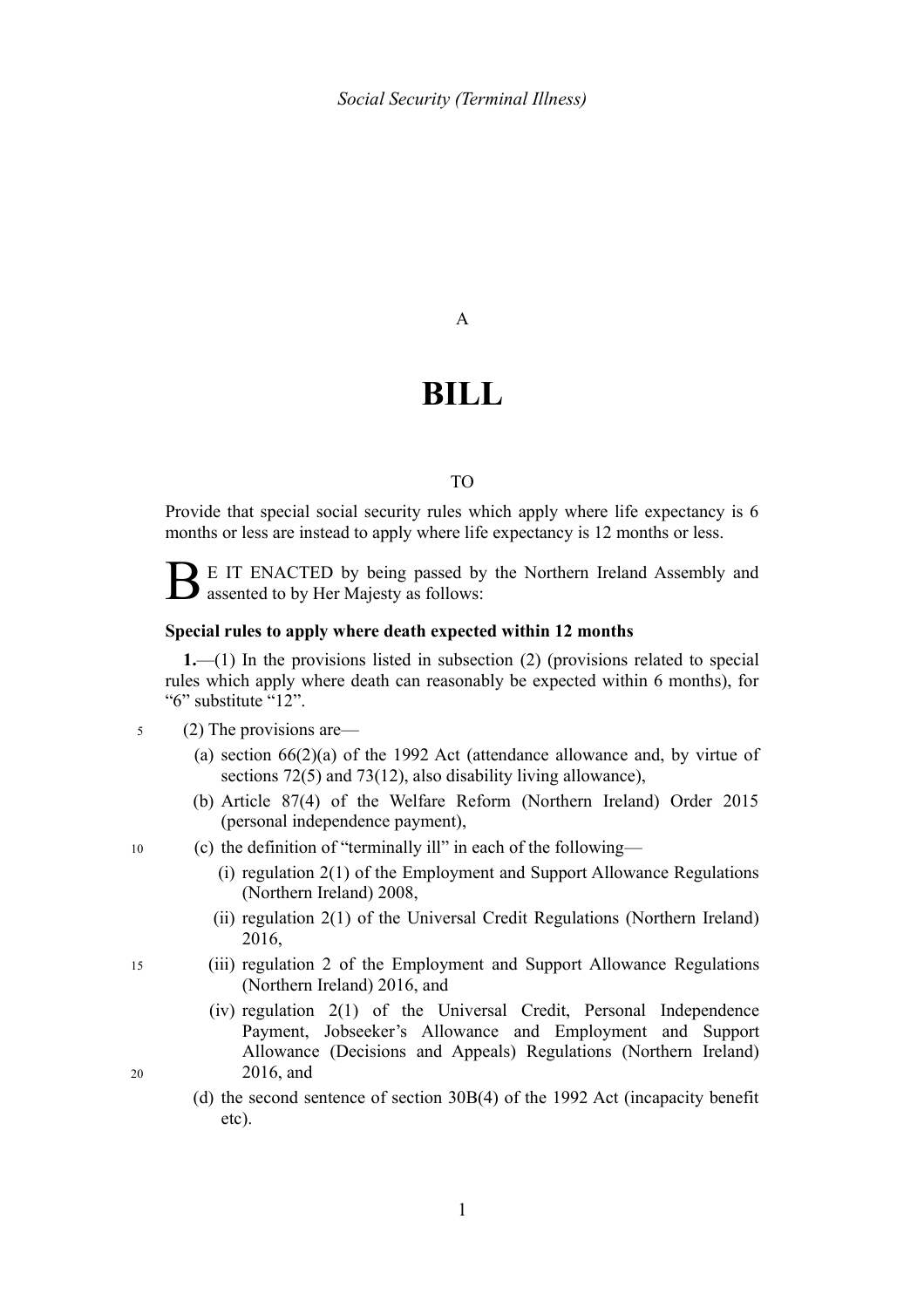<span id="page-5-0"></span>(3) For each of sections  $72(2)(b)(ii)$  and  $73(9)(b)(ii)$  of the 1992 Act (care and mobility components of disability living allowance: person expected to die within 6 months must be likely to satisfy an entitlement condition until death) substitute—

> "(ii) if expected to die within the period of 12 months beginning with that date, either the period of 6 months beginning with that date or the period beginning with that date and ending at death.".

(4) In consequence of subsection [\(3\),](#page-5-0) the 1992 Act is amended as follows—

- (a) in each of sections  $72(4)(a)$  and  $73(11)(a)$ , for "that mentioned in paragraph (b)" substitute "(as the case may be) the period mentioned in paragraph  $(b)(i)$ , or a period mentioned in paragraph  $(b)(ii)$ ,",
- (b) in section 72(4)(b), for "those periods" substitute "the period mentioned in paragraph (a) of that subsection and (as the case may be) the period mentioned in paragraph (b)(i), or a period mentioned in paragraph (b)(ii), of that subsection",
- (c) in section  $73(12)(b)$ , for ""the period mentioned in subsection  $(9)(b)$ " substitute ""(as the case may be) the period mentioned in paragraph (b)(i), or a period mentioned in paragraph (b)(ii), of subsection (9)", and
- (d) in section 74(1), for "the periods mentioned in those paragraphs" substitute "the period mentioned in paragraph (a) of that subsection and (as the case may be) the period mentioned in paragraph  $(b)(i)$ , or a period mentioned in paragraph (b)(ii), of that subsection".

(5) In regulation 1(2) of the Social Security (Disability Living Allowance) Regulations (Northern Ireland) 1992, in the definition of "terminally ill", after "section 66(2)" insert "(as amended by the Social Security (Terminal Illness) Act (Northern Ireland) 2022)".

(6) In regulation 1(2) of the Social Security (Attendance Allowance) Regulations (Northern Ireland) 1992, in the definition of "terminally ill", for "same meaning as in section 35(2C) of the Act" substitute "meaning given by section 66(2) of the Social Security Contributions and Benefits (Northern Ireland) Act 1992".

(7) An amendment made by this section does not prevent or restrict the exercise of any power to amend or revoke the provision amended.

(8) An amendment made by subsections [\(1\)](#page-4-1) and [\(2\)](#page-4-0) does not apply for the purposes of— 35

(a) regulation 4ZE of the Individual Savings Account Regulations 1998, or

(b) regulation 18A of the Child Trust Funds Regulations 2004.

(9) In this section "the 1992 Act" means the Social Security Contributions and Benefits (Northern Ireland) Act 1992.

#### **Consequential provision**  40

<span id="page-5-1"></span>**2.**—(1) The Department for Communities may by regulations make provision that is consequential on any provision made by this Act.

(2) Regulations under this section may—

(a) amend, repeal, revoke or otherwise modify a statutory provision;

10

15

5

20

 $25$ 

30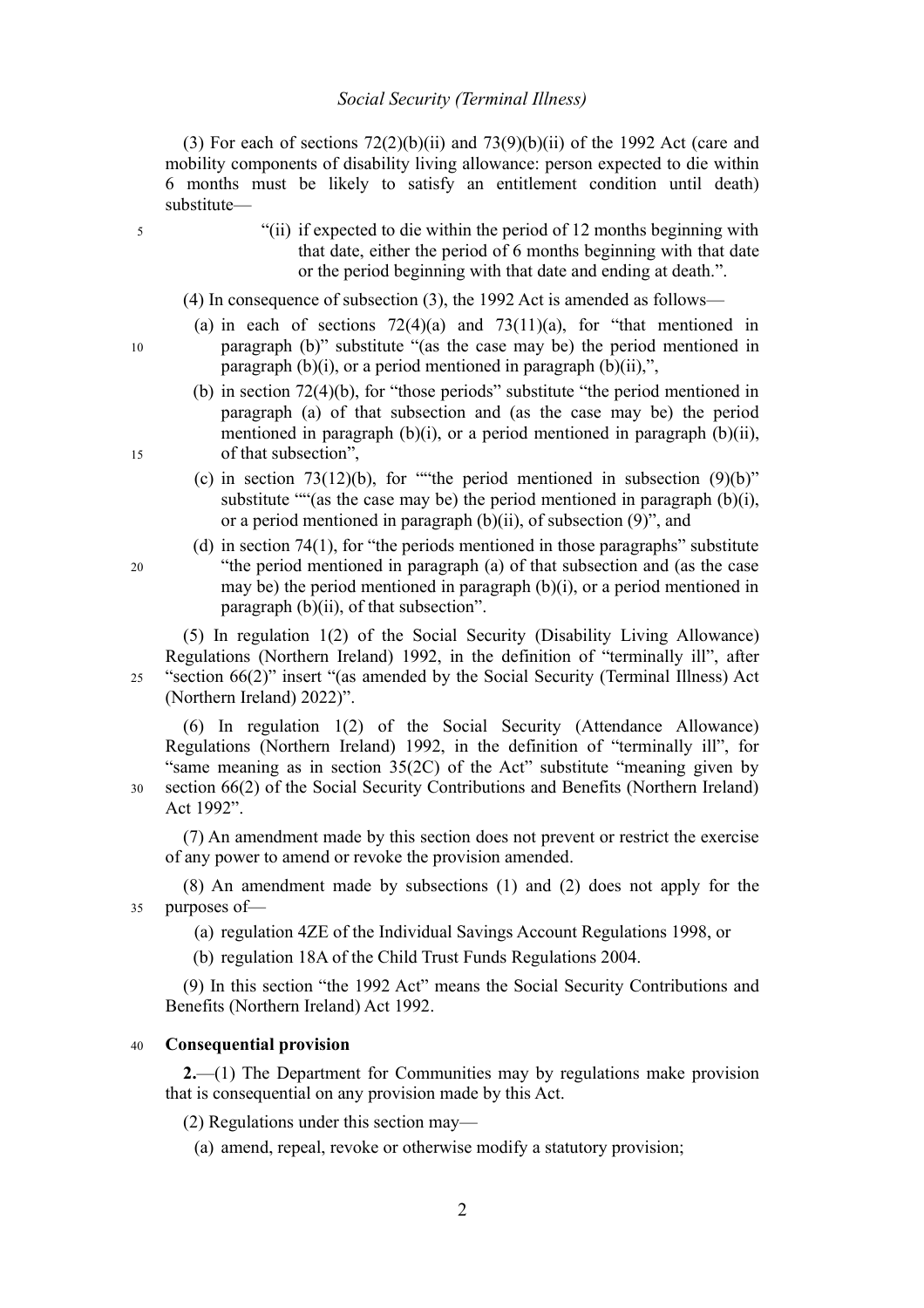#### *Social Security (Terminal Illness)*

(b) include transitional, transitory or saving provision in connection with the coming into operation of provision made by the regulations.

(3) Regulations under this section are subject to negative resolution, except where subsection [\(4\)](#page-6-1) applies to them.

- <span id="page-6-1"></span>(4) Regulations under this section which contain (whether alone or with other provision) provision that amends, repeals or revokes any of the text of any Northern Ireland legislation or Act of Parliament are not to be made unless a draft of the regulations has been laid before, and approved by a resolution of, the Assembly. 5
- (5) In this section "statutory provision" has the meaning given by section 1(f) of the Interpretation Act (Northern Ireland) 1954. 10

#### **Commencement and short title**

**3.**—(1) Section [2](#page-5-1) and this section come into operation on the day after the day on which this Act receives Royal Assent.

15

<span id="page-6-0"></span>(2) Section [1](#page-4-2) comes into operation on such day or days as the Department for Communities may by order appoint.

(3) An order under subsection [\(2\)](#page-6-0) may contain such transitional, transitory or saving provision as the Department for Communities considers appropriate.

(4) This Act may be cited as the Social Security (Terminal Illness) Act (Northern Ireland) 2022. 20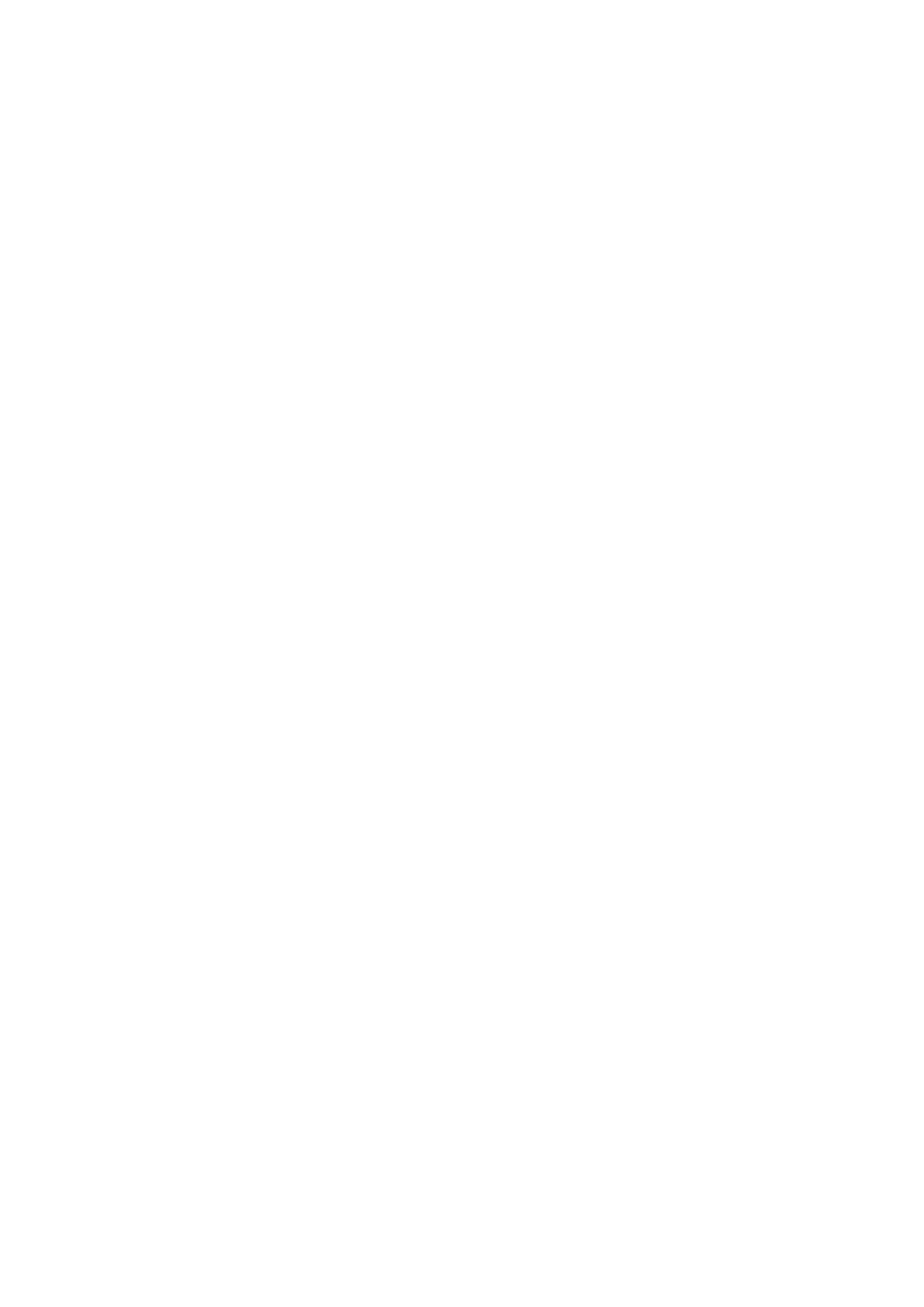# **Social Security (Terminal Illness) Bill**

## [AS INTRODUCED]

A Bill to provide that special social security rules which apply where life expectancy is 6 months or less are instead to apply where life expectancy is 12 months or less.

On: 29 November 2021

Bill Type: Executive Bill

### **ACCOMPANYING DOCUMENTS An Explanatory and Financial Memorandum is printed separately as NIA Bill 47/17-22 EFM.**